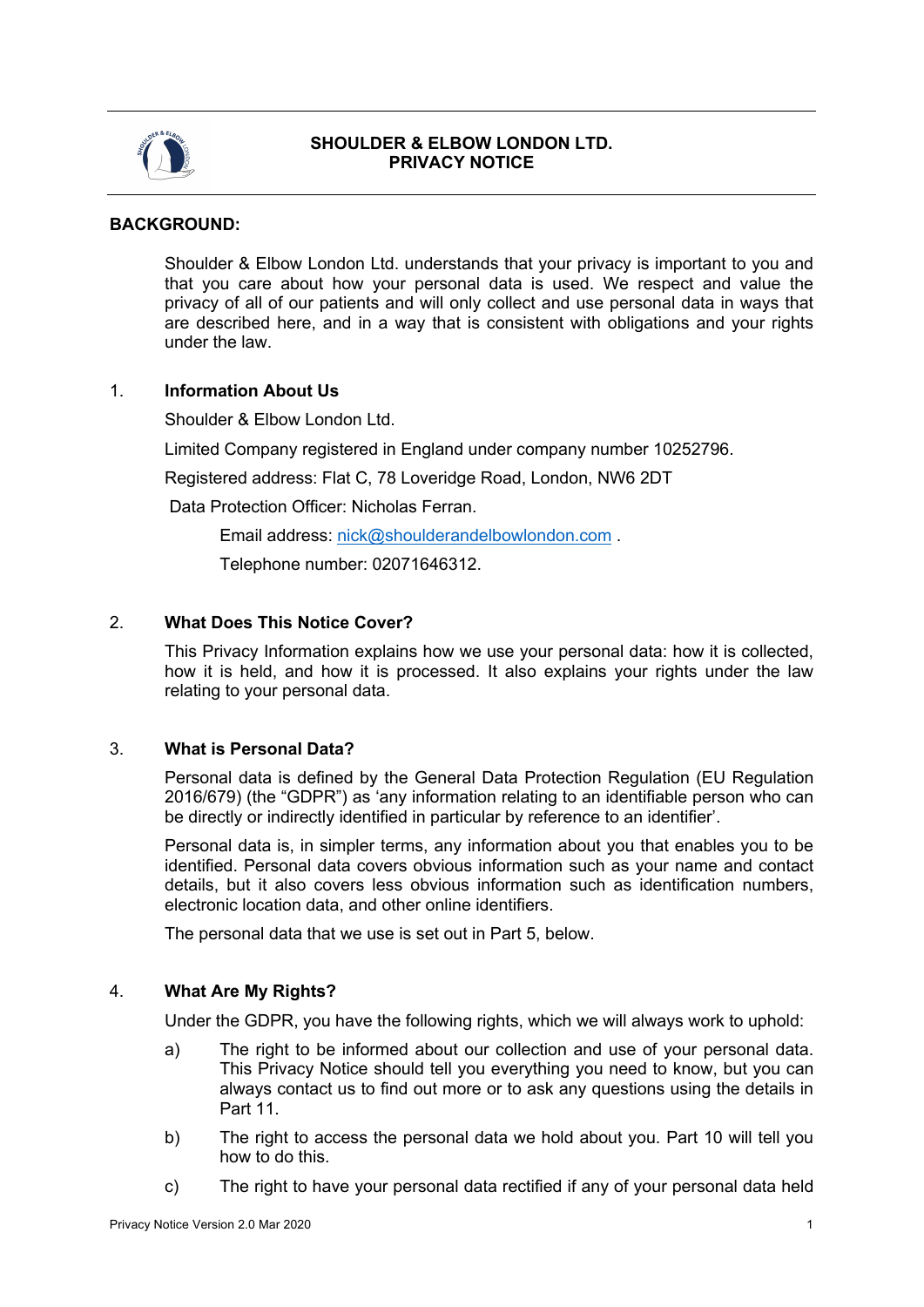by us is inaccurate or incomplete. Please contact us using the details in Part 11 to find out more.

- d) The right to be forgotten, i.e. the right to ask us to delete or otherwise dispose of any of your personal data that we have. Please contact us using the details in Part 11 to find out more. While data subjects have the right to request erasure, as a medical professional we are legally bound to maintain medical records in line with professional best practice. We will maintain medical records in line with the Records Management Code of Practice for Health & Social Care 2016 as this is the gold standard. For more information please visit: ( https://digital.nhs.uk/data-and-information/looking-afterinformation/data-security-and-information-governance/codes-of-practice-forhandling-information-in-health-and-care/records-management-code-ofpractice-for-health-and-social-care-2016 )
- e) The right to restrict (i.e. prevent) the processing of your personal data. The right to object to us using your personal data for a particular purpose or purposes. If the data subject objects to our processing of medical records, we will comply with this but will continue to store the medical records as in 4 d) above. If the Company is requested to cease processing medical records, we will no longer be able to provide medical treatment.
- f) The right to data portability. This means that, if you have provided personal data to us directly, we are using it with your consent or for the performance of a contract, and that data is processed using automated means, you can ask us for a copy of that personal data to re-use with another service or business in many cases.
- g) Rights relating to automated decision-making and profiling. We do not use your personal data in this way.

For more information about our use of your personal data or exercising your rights as outlined above, please see our website for details or contact us using the details provided in Part 11.

Further information about your rights can also be obtained from the Information Commissioner's Office or your local Citizens Advice Bureau.

If you have any cause for complaint about our use of your personal data, you have the right to lodge a complaint with the Information Commissioner's Office.

# 5. **What Personal Data Do You Collect?**

We may collect some or all of the following personal data (this may vary according to your relationship with us**)**:

- Name;
- Date of birth:
- Gender;
- Address;
- Email address:
- Telephone number;
- Business name;
- Job title;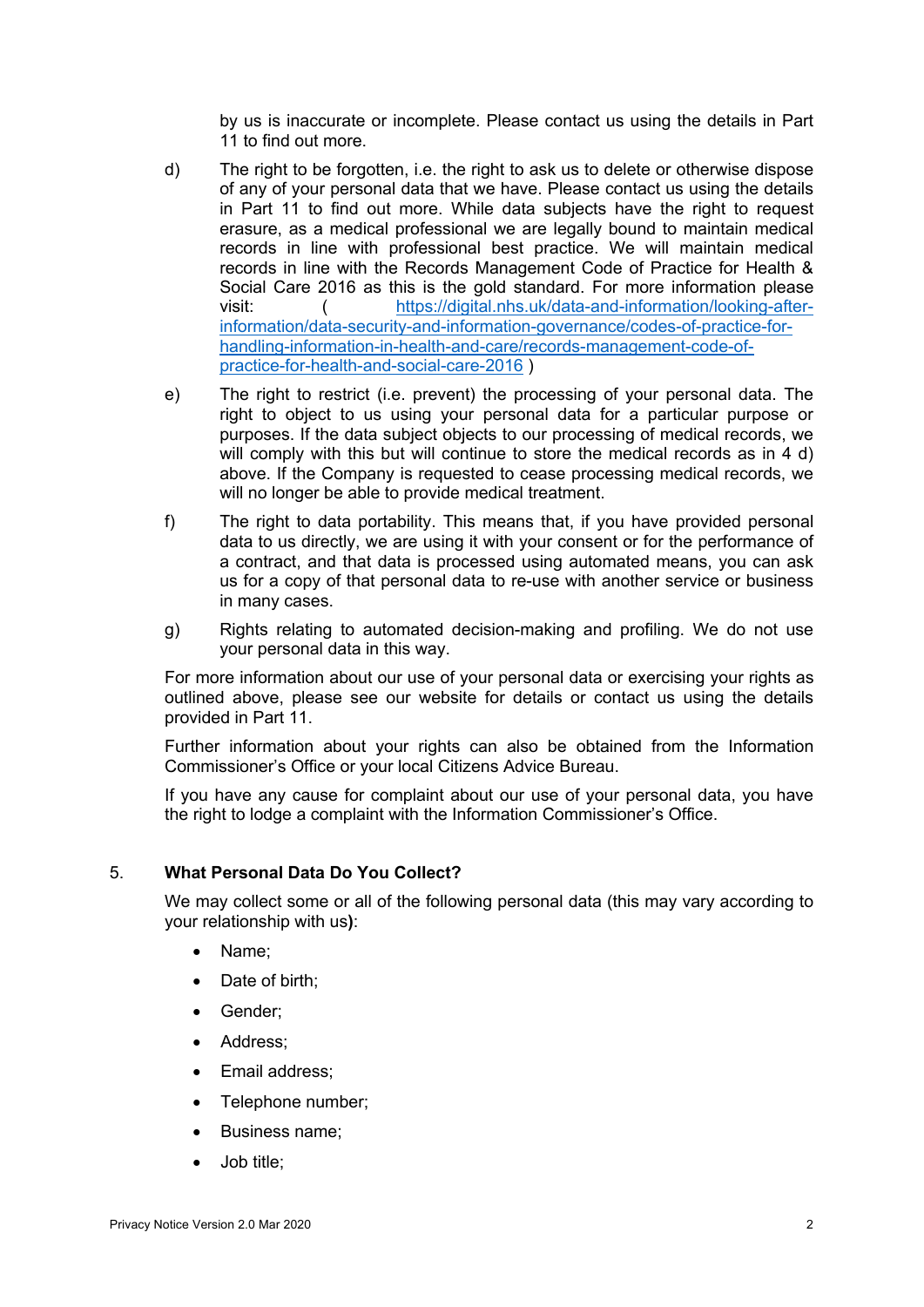- Profession:
- Payment information;
- Insurance details
- GP details
- **NHS Number**
- Relevant hospital numbers
- Medical History
- Blood, imaging and other diagnostic results
- Operation notes
- Details of clinic attendances and hospital admissions
- Clinical outcomes

Your personal data is obtained from the following third parties**]** :

- Hospitals or clinics where you book an appointment (your contact details are provided to us in order to book you into clinics);
- Hospitals or clinics where you have diagnostics we have requested (your diagnostic/test reports are sent to us)
- Doctify or other online booking/enquiry websites may provide us with your contact details in order to book you into clinics)
- Insurance companies may share your information with us to arrange appointments or billing
- General Practitioners, specialists, or other therapists may refer you to us for treatment and will provide us with your details.

# 6. **How Do You Use My Personal Data?**

Under the GDPR, we must always have a lawful basis for using personal data. This may be because the data is necessary for our performance of a contract with you, because you have consented to our use of your personal data, or because it is in our**]**  legitimate business interests to use it. Your personal data may be used for one of the following purposes:

- Providing and managing your medical care and account.
- Supplying our services to you. Your personal details are required in order for us to enter into a contract with you.
- Personalising and tailoring our services for you.
- Communicating with you. This may include responding to emails or calls from you.
- Supplying you with information by email or post that you have opted-in to (you may unsubscribe or opt-out at any time by contacting us my email.

# 7. **How Long Will You Keep My Personal Data?**

We will not keep your personal data for any longer than is necessary in light of the reason(s) for which it was first collected. Your personal data will therefore be kept for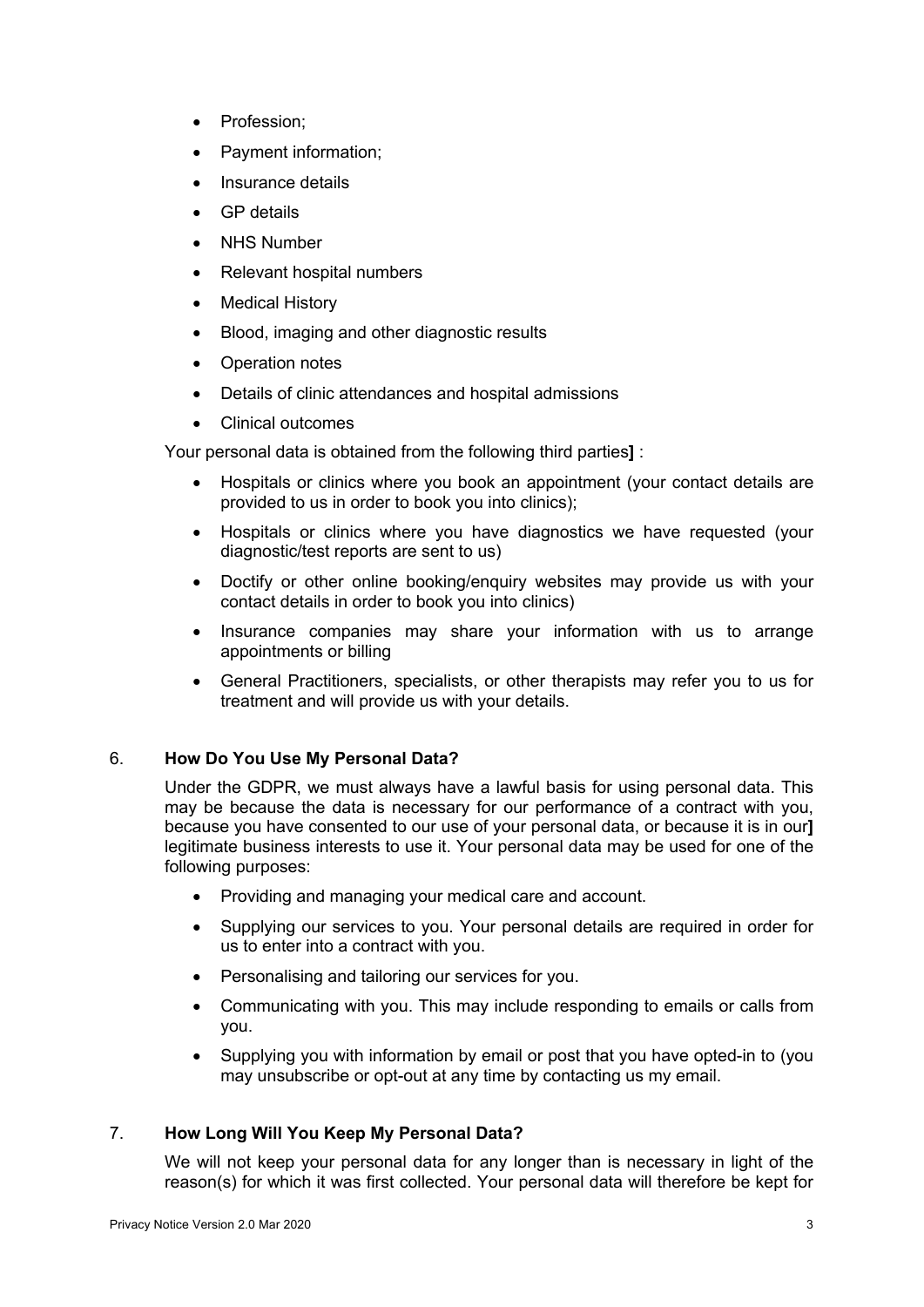the following periods (or, where there is no fixed period, the following factors will be used to determine how long it is kept):

• 10 years after final clinical treatment

### 8. **How and Where Do You Store or Transfer My Personal Data?**

We will only store or transfer your personal data within the European Economic Area (the "EEA"). The EEA consists of all EU member states, plus Norway, Iceland, and Liechtenstein. This means that your personal data will be fully protected under the GDPR or to equivalent standards by law.

The security of your personal data is essential to us**,** and to protect your data, we take a number of important measures, including the following:

- All devices used for managing personal data are encrypted and password/finger print protected.
- All e-mails are sent on Microsoft Exchange Servers which are encrypted with data centres in the UK.
- All e-mails containing personal information should be encrypted with Egress Switch where possible
- We operate a paper-lite system where possible to minimise printed personal data storage.

#### 9. **Do You Share My Personal Data?**

We may share your personal data with other companies for the purpose of delivering your care, monitoring your progress, and billing and accounting purposes.

We contract with the following third parties to supply services to you on our behalf. These may include payment processing, delivery, and marketing. In some cases, those third parties may require access to some or all of your personal data that we hold.

| <b>Third Party</b>                                         | Country   | Data                                                       | Purpose                                                                                     |
|------------------------------------------------------------|-----------|------------------------------------------------------------|---------------------------------------------------------------------------------------------|
| London Medical<br>Management                               | UK.       | All data                                                   | Practice<br>management, typing,<br>organising<br>care,<br>medical billing                   |
| WeType UK                                                  | UK        | All health data                                            | Clinic letter typing                                                                        |
| &<br>Romford<br>Co<br>Chartered<br>Accountants             | <b>UK</b> | Accounting data and<br>demographics<br>(no<br>health data) | Accounting                                                                                  |
| Clanwilliam<br>Health<br>Practice<br>Ltd. (DGL<br>Manager) | <b>UK</b> | All data                                                   | Practice<br>management storage<br>software. Access to<br>data for technical<br>support only |
| Clinical<br>Amplitude<br>Outcomes                          | UK.       | All health data                                            | Collection<br>and<br>recording of clinical<br>outcome data                                  |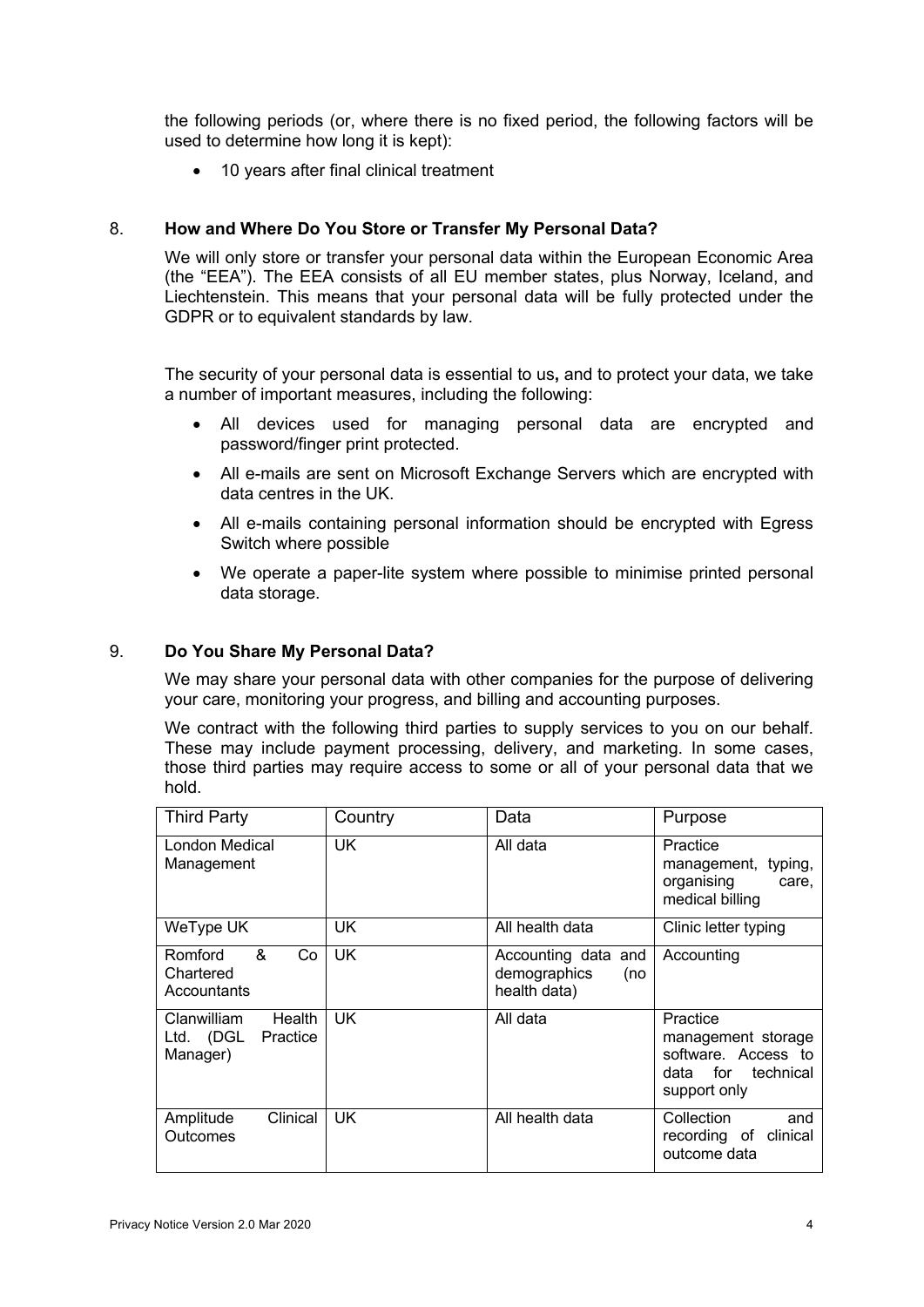| Hospitals<br>HCA<br>&<br>Clinics                    | <b>UK</b>        | Demographic<br>and<br>health data                    | Clinic bookings or in<br>hospital admissions                                      |
|-----------------------------------------------------|------------------|------------------------------------------------------|-----------------------------------------------------------------------------------|
| Healthcare<br>BMI<br><b>Hospitals &amp; Clinics</b> | <b>UK</b>        | Demographic<br>and<br>health data                    | Clinic bookings or in<br>hospital admissions                                      |
| Trust Plus Northwick<br>Park                        | <b>UK</b>        | Demographic<br>and<br>health data                    | Clinic bookings or in<br>hospital admissions                                      |
| <b>Harley Street Medical</b><br>Centre (UME Group)  | <b>UK</b>        | Demographic<br>and<br>health data                    | Clinic bookings                                                                   |
| Your<br>General<br>Practitioner                     | <b>UK</b>        | Demographic<br>and<br>health data                    | To<br>monitor<br>your<br>health progress                                          |
| Medical<br>Other<br>or<br>Healthcare specialists    | UK               | Demographic<br>and<br>health data                    | To make referrals or<br>update about<br>vour<br>health progress                   |
| Your<br>insurance<br>company                        | UK/International | Demographic<br>and<br>health data                    | For medical billing                                                               |
| National<br>Joint<br>Registry                       | <b>UK</b>        | Demographic, health<br>and joint replacement<br>data | Required<br>professionally<br>to<br>provide data on<br>all<br>joint replacements. |
| J2 eFax                                             | Ireland          | <b>Clinical letters</b>                              | Secure excrypted e-<br>faxing of letters<br>to<br>GP's or clinics                 |
| Zoom.US                                             | <b>USA</b>       | address<br>Email<br>and<br>video consultation        | For video<br>consultations                                                        |

If any of your personal data is required by a third party, as described above, we will take steps to ensure that your personal data is handled safely, securely, and in accordance with your rights, our obligations, and the third party's obligations under the law, as described above in Part 8.

If any personal data is transferred outside of the EEA, we will take suitable steps in order to ensure that your personal data is treated just as safely and securely as it would be within the UK and under the GDPR, as explained above in Part 8.

In some limited circumstances, we may be legally required to share certain personal data, which might include yours, if we are involved in legal proceedings or complying with legal obligations, a court order, or the instructions of a government authority.

Details of Zoom.UK GDPR complicance can be found at: https://support.zoom.us/hc/en-us/articles/360000126326-Official-Statement-EU-GDPR-Compliance

# 10. **How Can I Access My Personal Data?**

If you want to know what personal data we have about you, you can ask us for details of that personal data and for a copy of it (where any such personal data is held). This is known as a "subject access request".

All subject access requests should be made in writing and sent to the email or postal addresses shown in Part 11. To make this as easy as possible for you, a Subject Access Request Form is available for you to use. You do not have to use this form, but it is the easiest way to tell us everything we need to know to respond to your request as quickly as possible.